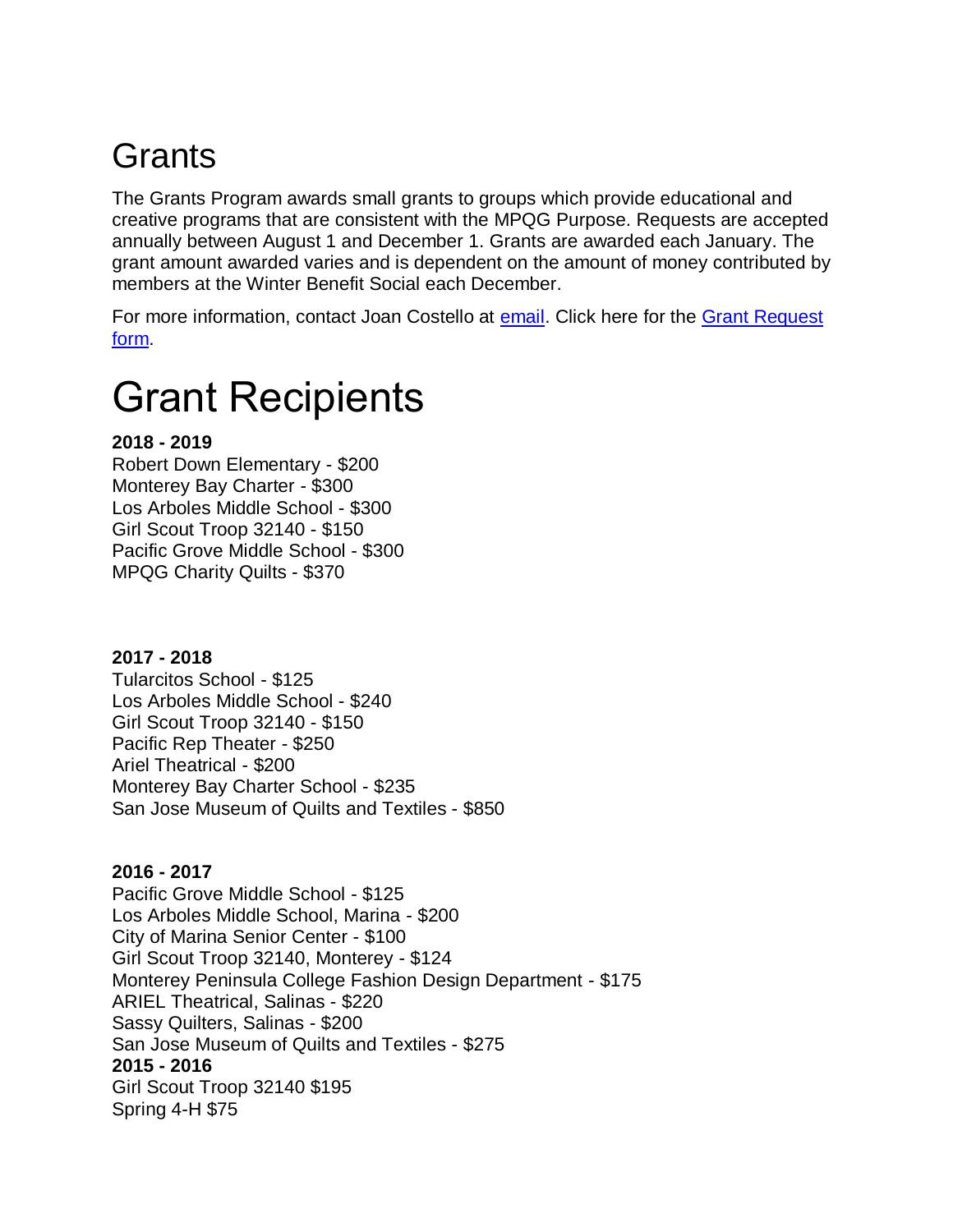Monterey Bay Charter School \$250 Sassy Quilters, Active Seniors \$250 MPC, Fashion Department \$300 The Village Project \$295 Pacific Grove Middle School \$125 Marina Senior Center \$100 San Jose Museum of Quilts and Textiles \$1000 **2014 - 2015** Monterey Bay Charter School \$300 Spring 4-H \$150 San Carlos School \$200 The Village Project \$250 Family to Family \$150 Ariel Theatrical \$300 MPC, Fashion Program \$350 San Jose Museum of Quilts and Textiles \$1000

#### **2013 - 2014**

Monterey Bay Charter School \$300 Spring 4-H \$150 San Carlos School \$200 The Village Project \$250 Family to Family \$150 Ariel Theatrical \$300 Fashion Program at MPC \$350 San Jose Museum of Quilts and Textiles \$1000 **2012 - 2013** Sassy Quilters \$180 Pacific Grove Community High School \$180 San Jose Museum of Quilts and Textiles \$1000 **2011 - 2012** City of Monterey Scholze Park Senior Center \$200 Pacific Grove High School, Special Education Program \$250 Salinas Sassy Quilters \$250 Cachagua Center School \$250 International School of Monterey \$250